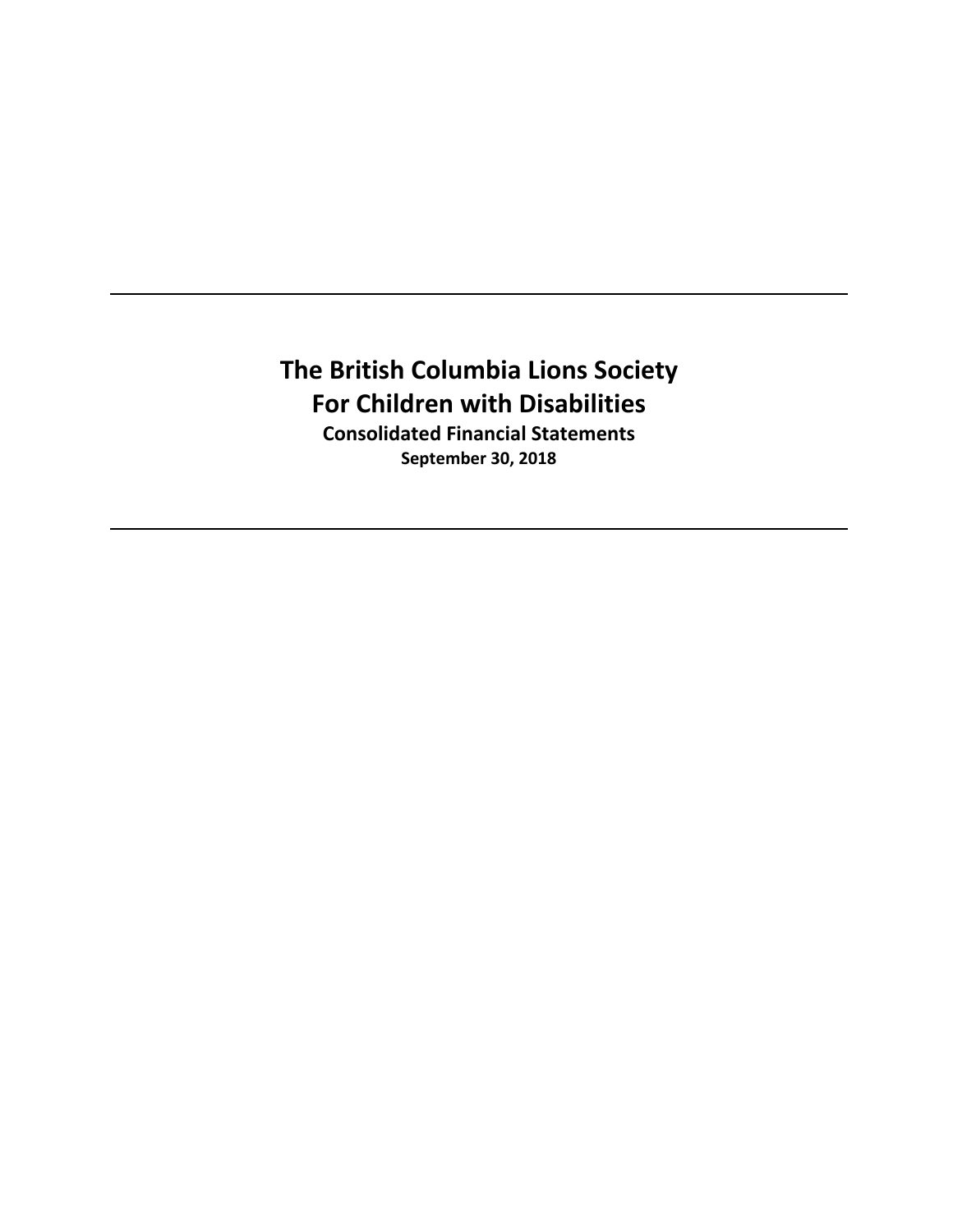

D&H Group LLP Chartered Professional Accountants t 604.731.5881 10th Floor, 1333 West Broadway Vancouver, BC V6H 4C1

dhgroup.ca f 604.731.9923

### **Independent Auditor's Report**

To the Members of The British Columbia Lions Society For Children With Disabilities

#### **Report on the Consolidated Financial Statements**

We have audited the accompanying consolidated financial statements of The British Columbia Lions Society For Children With Disabilities, which comprise the consolidated statement of financial position as at September 30, 2018 and the consolidated statements of operations, changes in net assets and cash flows for the year then ended, and a summary of significant accounting policies and other explanatory information.

#### *Management's Responsibility for the Consolidated Financial Statements*

Management is responsible for the preparation and fair presentation of these consolidated financial statements in accordance with Canadian accounting standards for not-for-profit organizations, and for such internal control as management determines is necessary to enable the preparation of consolidated financial statements that are free from material misstatement, whether due to fraud or error.

#### *Auditor's Responsibility*

Our responsibility is to express an opinion on these consolidated financial statements based on our audit. We conducted our audit in accordance with Canadian generally accepted auditing standards. Those standards require that we comply with ethical requirements and plan and perform the audit to obtain reasonable assurance about whether the financial statements are free from material misstatement.

An audit involves performing procedures to obtain audit evidence about the amounts and disclosures in the consolidated financial statements. The procedures selected depend on the auditor's judgment, including the assessment of the risks of material misstatement of the consolidated financial statements, whether due to fraud or error. In making those risk assessments, the auditor considers internal control relevant to the entity's preparation and fair presentation of the consolidated financial statements in order to design audit procedures that are appropriate in the circumstances, but not for the purpose of expressing an opinion on the effectiveness of the entity's internal control. An audit also includes evaluating the appropriateness of accounting policies used and the reasonableness of accounting estimates made by management, as well as evaluating the overall presentation of the consolidated financial statements.

We believe that the audit evidence we have obtained is sufficient and appropriate to provide a basis for our qualified audit opinion.

#### *Basis for Qualified Opinion*

In common with many not-for-profit organizations, The British Columbia Lions Society For Children With Disabilities derives revenue from donations and fundraising events, the completeness of which is not susceptible to satisfactory audit verification. Accordingly, verification of these types of revenues was limited to the amounts recorded in the records of The British Columbia Lions Society For Children With Disabilities. Therefore, we were not able to determine whether any adjustments might be necessary to revenue, excess of revenue over expenses, and cash flows from operations for the year ended September 30, 2018 and assets and net assets as at September 30, 2018.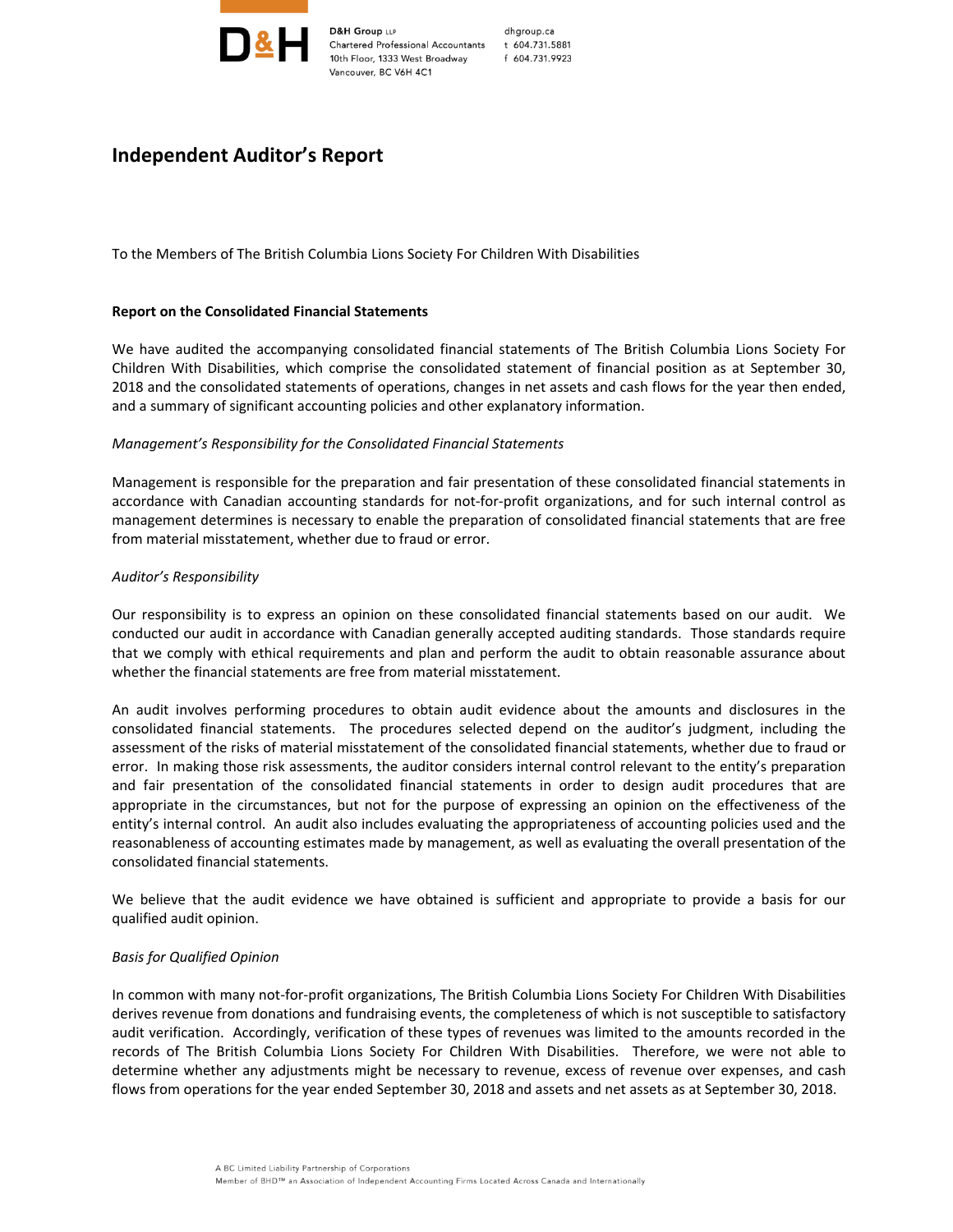

D&H Group LLP Chartered Professional Accountants t 604.731.5881 10th Floor, 1333 West Broadway Vancouver, BC V6H 4C1

dhgroup.ca f 604.731.9923

#### *Qualified O Opinion*

In our opinion, except for the possible effects of the matter described in the Basis for Qualified Opinion paragraph, the consolidated financial statements present fairly, in all material respects, the consolidated financial position of The British Columbia Lions Society For Children With Disabilities as at September 30, 2018, and the consolidated results of its operations and its consolidated cash flows for the year then ended in accordance with Canadian accounting standards for not-for-profit organizations.

#### **Report on Other Legal and Regulatory Requirements**

As required by the Societies Act (British Columbia), we report that, in our opinion, the accounting principles in the Canadian accounting standards for not-for-profit organizations have been applied on a basis consistent with that of the preced ding year.

DiH Group up

Vancouver, B.C. December 9, 2018

**Chartered Professional Accountants**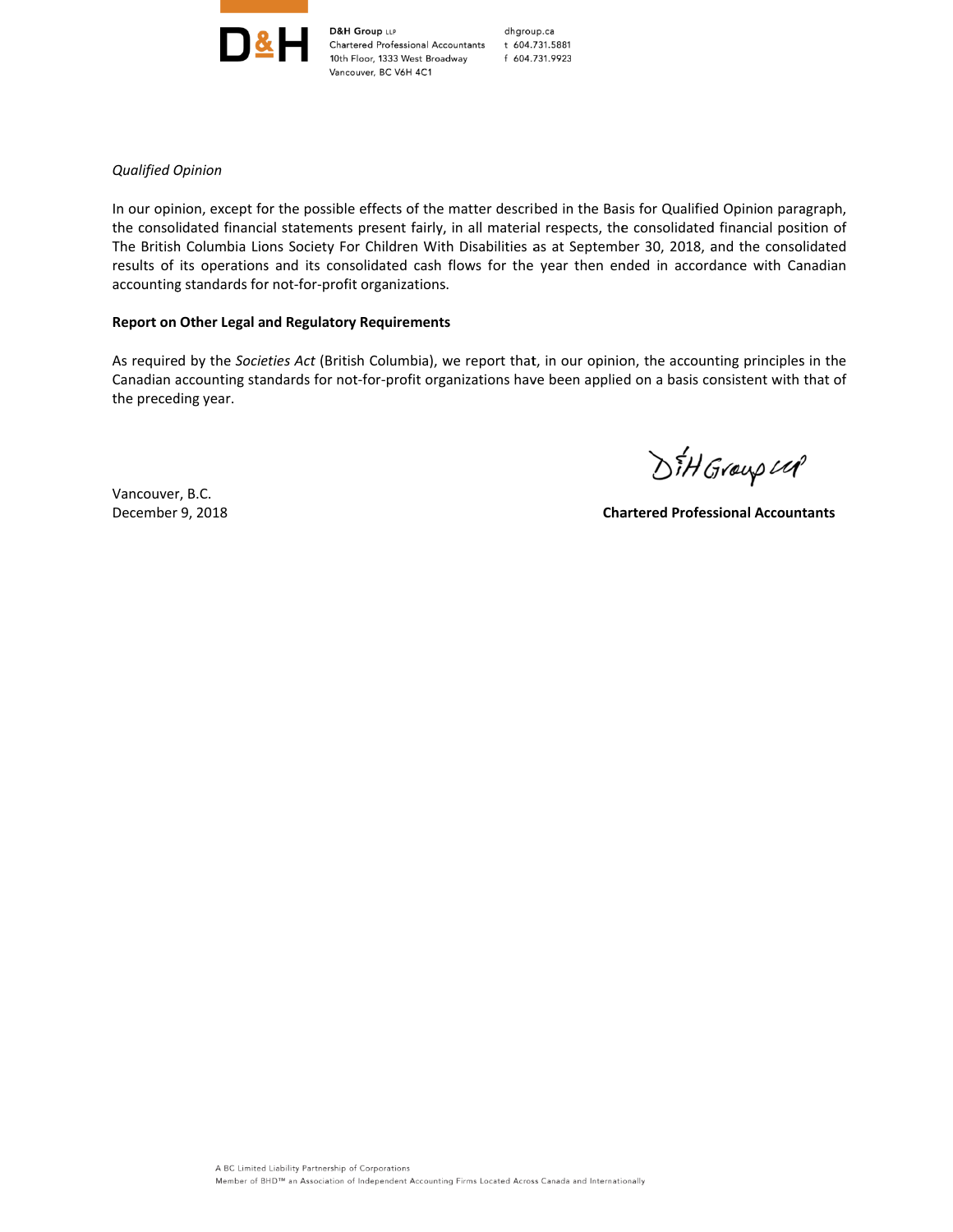### **The British Columbia Lions Society For Ch hildren W With Dis sabilities Consolidated Statement of Financial Position**

**Septemb ber 30, 2018**

|                                                      | 2018<br>\$ | 2017<br>\$ |
|------------------------------------------------------|------------|------------|
| <b>Assets</b>                                        |            |            |
|                                                      |            |            |
| Current assets                                       |            |            |
| Cash and cash equivalents                            | 156,702    |            |
| Accounts receivable                                  | 156,909    | 296,330    |
| Prepaid expenses                                     | 18,825     | 96,436     |
|                                                      | 332,436    | 392,766    |
| Investments (Note 3)                                 | 1,433,151  | 1,650,847  |
| Capital assets (Note 4)                              | 2,123,200  | 2,324,315  |
|                                                      | 3,888,787  | 4,367,928  |
|                                                      |            |            |
| <b>Liabilities</b>                                   |            |            |
| <b>Current liabilities</b>                           |            |            |
| <b>Bank indebtedness</b>                             |            | 630,492    |
| Accounts payable and accrued liabilities (Note 6)    | 184,115    | 295,849    |
| Current portion of long-term debt (Note 7)           | 150,000    | 150,000    |
| Current portion of capital lease obligation (Note 8) | 5,762      | 5,762      |
| Deferred revenue (Note 9)                            | 266,457    | 36,109     |
|                                                      | 606,334    | 1,118,212  |
| Long-term debt (Note 7)                              | 2,125,000  | 2,275,000  |
| Capital lease obligations (Note 8)                   | 4,803      | 10,566     |
| Deferred capital contributions (Note 10)             | 782,546    | 897,754    |
|                                                      | 3,518,683  | 4,301,532  |
| Pledge commitment (Note 16)                          |            |            |
| <b>Net assets</b>                                    |            |            |
| Restricted for endowments (Note 11)                  | 424,641    | 420,391    |
| Unrestricted net assets                              | (54, 537)  | (353,995)  |
|                                                      | 370,104    | 66,396     |
|                                                      | 3,888,787  | 4,367,928  |

The accompanying notes are an integral part of these consolidated financial statements.

**Approved on behalf of t he Board** 

 $\sim$   $\sim$ 

 $\sim$ 

 $\angle$  ra  $u \sim -1$ 

**Aaron Stew wardson, Audi it Committee C Chair** 

 $\mathcal{L}_\text{max}$ 

**Tracy Lakeman, Chairman of the Board**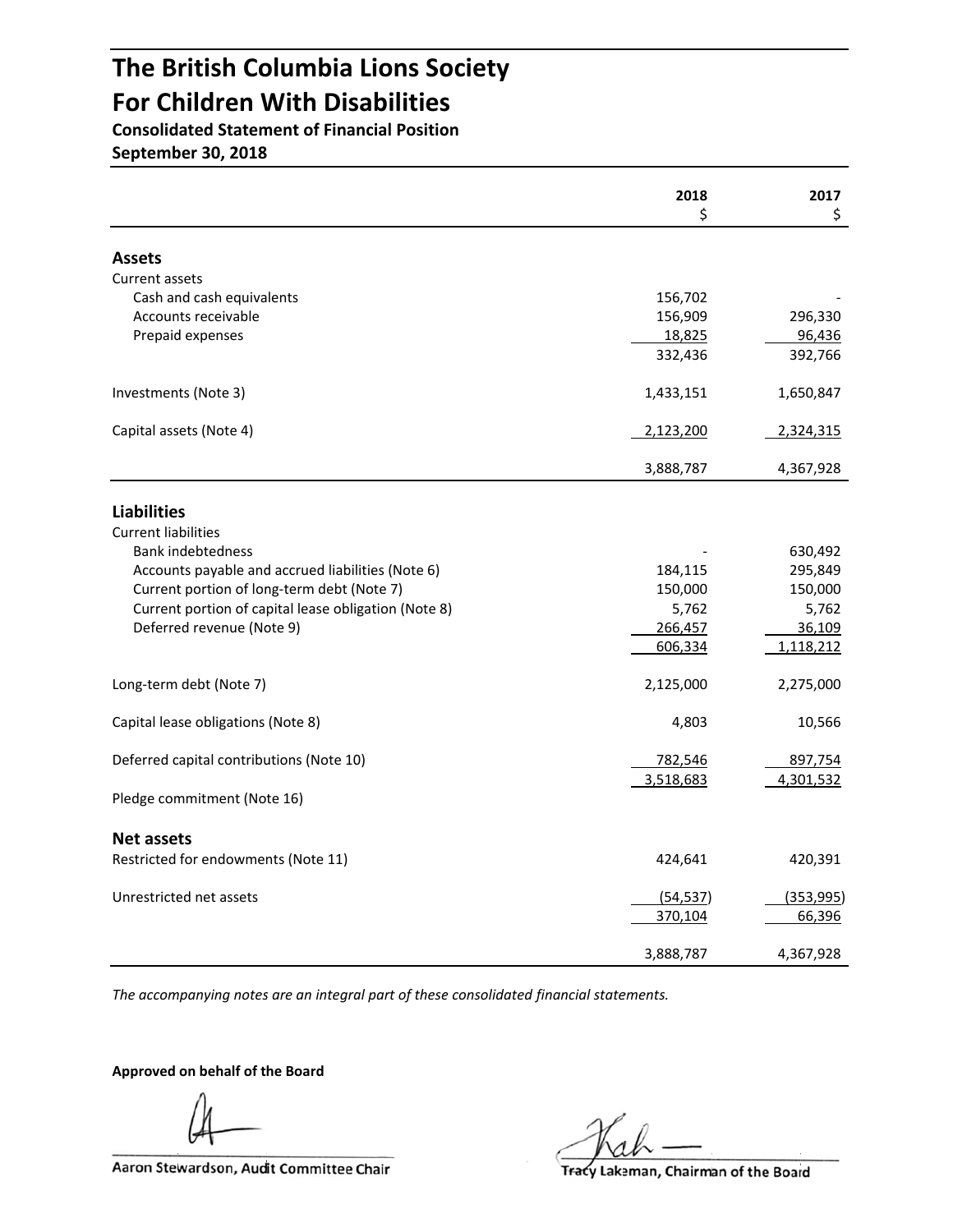### **Consolidated Statement of Operations Year ended September 30, 2018**

|                                                                | 2018<br>\$ | 2017<br>\$    |
|----------------------------------------------------------------|------------|---------------|
| <b>Revenue</b>                                                 |            |               |
| Programs                                                       |            |               |
| Camp program and rentals                                       | 475,087    | 923,935       |
| <b>Easter Seal House</b>                                       | 999,204    | 825,936       |
|                                                                | 1,474,291  | 1,749,871     |
| Donations from general public (Notes 12 and 13)                | 1,264,663  | 762,261       |
| Special events (Note 12)                                       | 504,315    | 740,267       |
| Lotteries                                                      | 4,509      | 165,526       |
| Lions and other service clubs gaming donations                 | 129,426    | 177,198       |
| Direct access funds from BC Gaming Commission                  | 220,000    | 220,000       |
| Amortization of deferred capital contributions (Note 10)       | 196,513    | 194,039       |
| Investment income (Note 3)                                     | 100,068    | 67,569        |
|                                                                | 3,893,785  | 4,076,731     |
| Expenses                                                       |            |               |
| Programs                                                       |            |               |
| Camps (Note 14)                                                | 950,133    | 2,119,987     |
| Easter Seal House (Note 14)                                    | 910,897    | 982,348       |
| Community support                                              |            | 209           |
|                                                                | 1,861,030  | 3,102,544     |
| Campaigns and public relations (Note 12)                       | 461,193    | 497,907       |
| Special events (Note 12)                                       | 384,638    | 529,449       |
| Lotteries                                                      | 828        | 124,927       |
| Administration (Note 14)                                       | 451,271    | 667,539       |
| Amortization of capital assets                                 | 332,815    | 330,645       |
| Interest                                                       | 106,552    | 107,141       |
|                                                                | 3,598,327  | 5,360,152     |
| Excess (deficiency) of revenue over expenses before undernoted | 295,458    | (1, 283, 421) |
| Gain on sale of capital assets (Note 4)                        | 4,000      | 4,000         |
| Excess (deficiency) of revenue over expenses                   | 299,458    | (1, 279, 421) |

*The accompanying notes are an integral part of these consolidated financial statements.*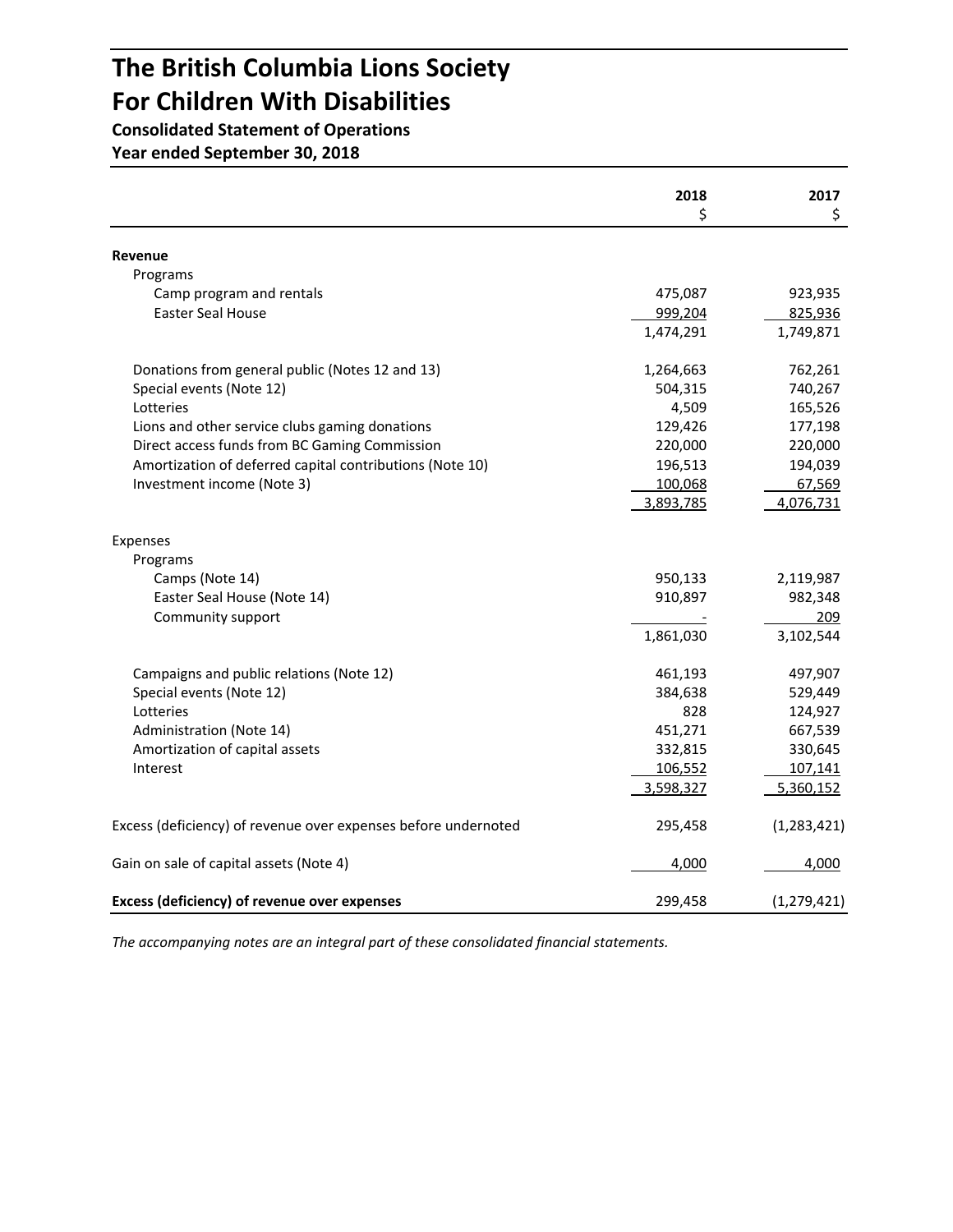### **Consolidated Statement of Changes in Net Assets**

**Year ended September 30, 2018** 

|                                                 | <b>Restricted for</b><br>endowments<br>\$ | <b>Unrestricted</b><br>\$ | 2018<br><b>Total</b><br>\$ | 2017<br><b>Total</b> |
|-------------------------------------------------|-------------------------------------------|---------------------------|----------------------------|----------------------|
| Net assets, beginning of year                   | 420,391                                   | (353,995)                 | 66,396                     | 1,339,098            |
| Excess (deficiency) of revenue<br>over expenses |                                           | 299,458                   | 299,458                    | (1, 279, 421)        |
| Endowment contributions                         | 4,250                                     |                           | 4,250                      | 6,719                |
| Net assets, end of year                         | 424,641                                   | (54,537)                  | 370,104                    | 66,396               |

*The accompanying notes are an integral part of these consolidated financial statements.*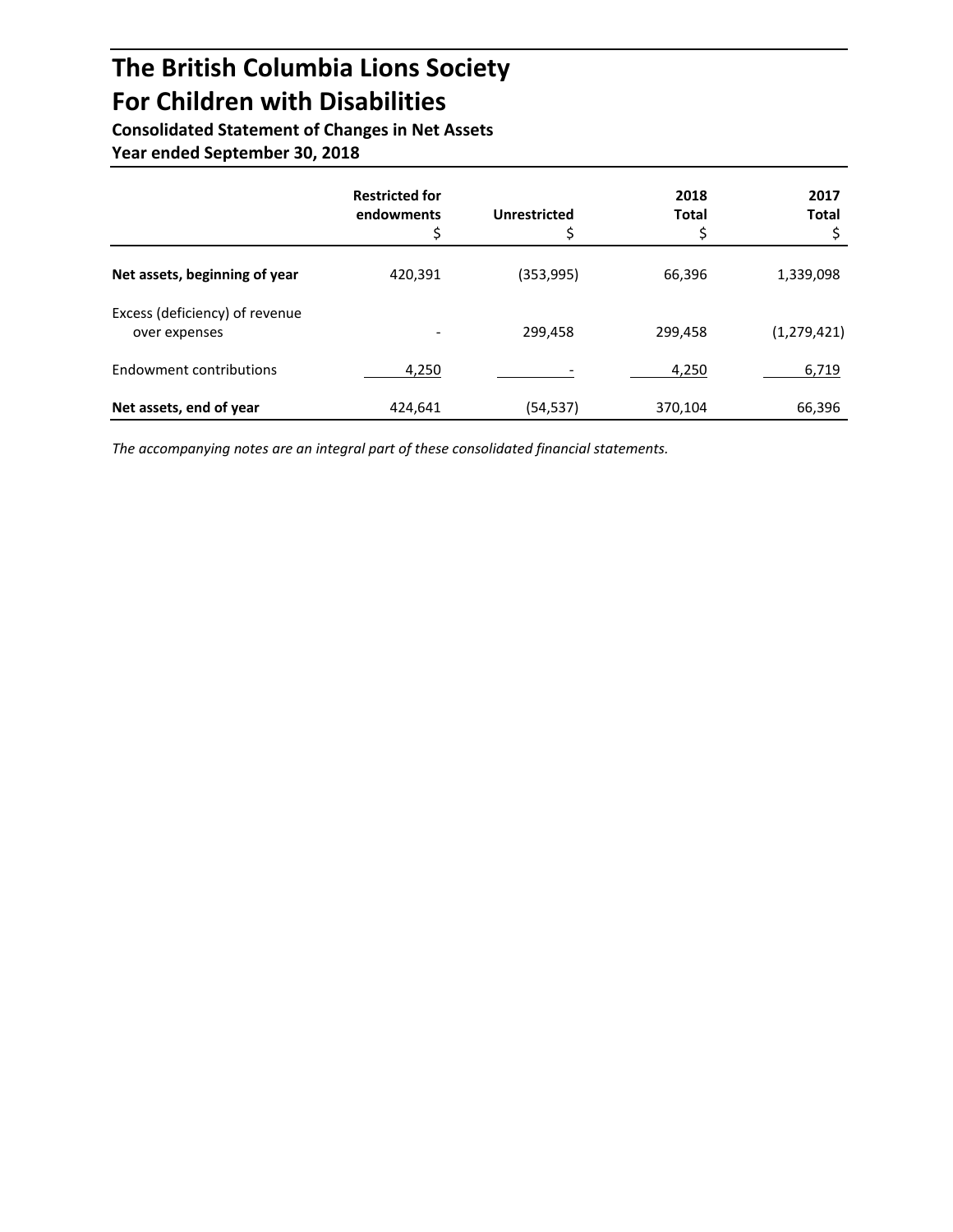**Consolidated Statement of Cash Flows Year ended September 30, 2018** 

|                                                | 2018<br>\$    | 2017<br>\$    |
|------------------------------------------------|---------------|---------------|
| Cash flows from (used in) operating activities |               |               |
| Excess (deficiency) of revenue over expenses   | 299,458       | (1, 279, 421) |
| Items not involving cash                       |               |               |
| Amortization of capital assets                 | 332,815       | 330,645       |
| Amortization of deferred capital contributions | (196, 513)    | (194, 039)    |
| Gain on sale of capital assets                 | (4,000)       | (4,000)       |
| Unrealized (gain) loss on investments          | (10,000)      | 5,542         |
| Changes in non-cash working capital            |               |               |
| Accounts receivable                            | 139,421       | 61,635        |
| Prepaid expenses                               | 77,611        | (4, 972)      |
| Accounts payable and accrued liabilities       | (111, 734)    | 99,961        |
| Deferred revenue                               | 230,348       | (31,511)      |
|                                                | 757,406       | (1,016,160)   |
| Cash flows from (used in) investing activities |               |               |
| Investments purchased                          | (1, 254, 428) | (876, 684)    |
| Proceeds on sale of investments                | 1,482,124     | 886,284       |
| Capital assets acquired                        | (131, 700)    | (325, 022)    |
| Proceeds on sale of capital assets             | 4,000         | 4,000         |
|                                                | 99,996        | (311, 422)    |
| Cash flows from (used in) financing activities |               |               |
| Repayment of long-term debt                    | (150,000)     | (150,000)     |
| Repayment of capital lease obligations         | (5, 763)      | (7,861)       |
| Receipt of capital contributions               | 81,305        | 31,835        |
| Endowment contributions received               | 4,250         | 6,719         |
|                                                | (70, 208)     | (119, 307)    |
| Increase (decrease) in cash during the year    | 787,194       | (1,446,889)   |
| Cash and cash equivalents (bank indebtedness), |               |               |
| beginning of year                              | (630, 492)    | 816,397       |
| Cash and cash equivalents (bank indebtedness), |               |               |
| end of year                                    | 156,702       | (630, 492)    |

*The accompanying notes are an integral part of these consolidated financial statements.*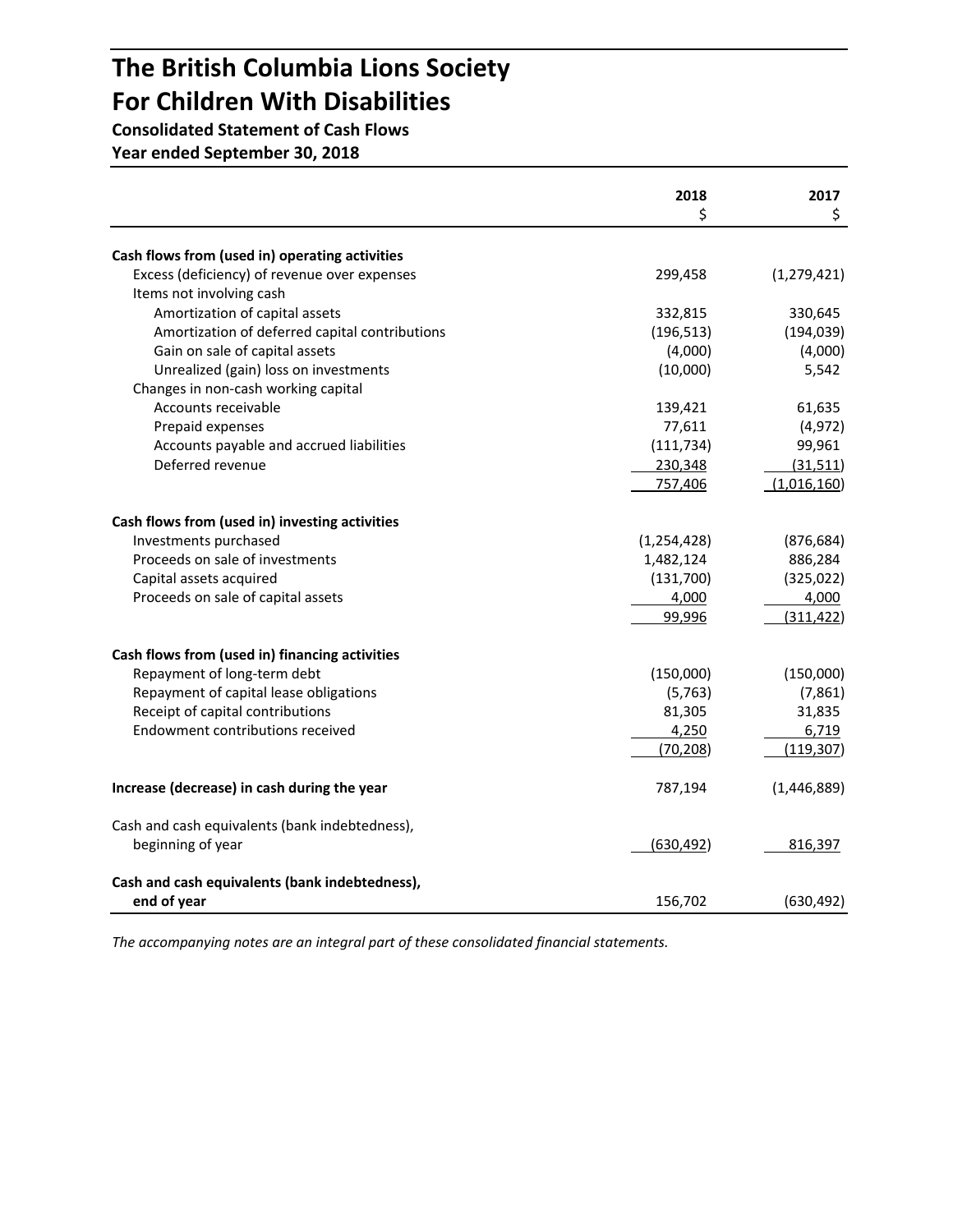### **Notes to the Consolidated Financial Statements Year ended September 30, 2018**

#### 1. **Operations**

 The British Columbia Lions Society for Children with Disabilities (the "Society") is a not-for-profit organization incorporated under the *Societies Act* (British Columbia).

The Society, together with its Affiliated Societies provide services to persons with disabilities from the Provinces of British Columbia and Yukon. These services are funded by donations from the general public and others to the Society and its affiliates, Custom Service Transit Society, Easter Seal House Society, 24- Hour Relay for the Kids Society, The British Columbia Lions Foundation for Children with Disabilities and the British Columbia Easter Seal Society (collectively, the "Affiliated Societies"). The Society controls the Affiliated Societies by virtue of a common Board of Directors. The Society and the Affiliated Societies are charitable organizations registered under the *Income Tax Act* and, as such, they are exempt from income and capital taxes and are able to issue donation receipts for income tax purposes.

These consolidated financial statements have been prepared in accordance with accounting principles under Part lll of the CPA Canada Handbook applicable to a going concern which, assumes that the Society will continue operations for the foreseeable future and will realize its assets and discharge its liabilities in the normal course of operations. In the current year, the Society generated a surplus of revenue over expenses of \$ 299,458, contributing to a deficiency of unrestricted net assets of \$ 54,537 and had a working capital deficit of \$ 273,898. The Society is implementing a new strategic plan to ensure long-term program delivery with a particular focus on generating greater and diversified revenues going forward.

#### 2. **Significant accounting policies**

#### **Basis of presentation**

These consolidated financial statements are prepared in accordance with Canadian Accounting Standards for Not-For-Profit Organizations and include the accounts of the Affiliated Societies. All significant balances and transactions among the Society and the Affiliated Societies have been eliminated on consolidation. These consolidated financial statements are prepared in accordance with the following significant accounting policies:

#### **Cash and cash equivalents**

Cash and cash equivalents consist of cash and highly liquid investments with terms to maturity of three months or less at the date of acquisition.

#### **Revenue recognition**

The Society follows the deferral method of accounting for contributions. Restricted contributions and investment income are recognized as revenue in the year in which the related expenses are incurred or the restrictions have been met. Endowment contributions are recognized as direct increases in net assets restricted for endowments.

Unrestricted contributions are recognized as revenue when received or receivable if the amount to be received can be reasonably estimated and collection is reasonably assured.

Unrestricted investment income is recognized as revenue when earned.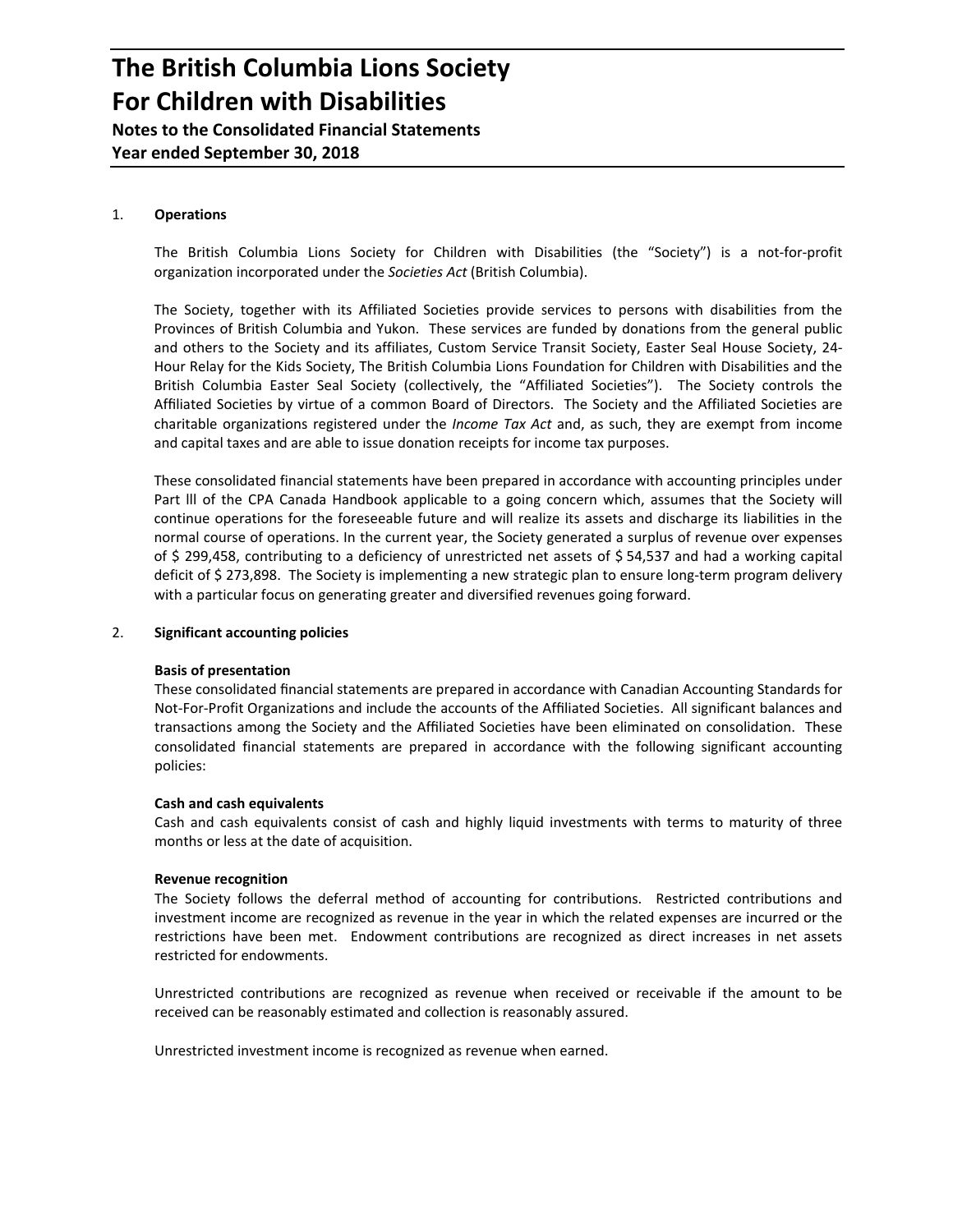### **Notes to the Consolidated Financial Statements Year ended September 30, 2018**

#### 2. **Significant accounting policies** - continued

All transactions are recorded at the exchange amount, except those involving donated services and materials. Donated services and materials normally acquired for the operations of the Society are recorded at their fair value, when readily determinable, as of the date the services are provided or the materials are received. Donated services in the form of volunteer time are not recognized in these consolidated financial statements due to the difficulty in determining a fair value.

Pledges receivable are recorded as revenue when the amounts to be received can be reasonably estimated and ultimate collection is reasonably assured.

#### **Capital assets**

Capital assets are initially recorded at cost or, when contributed, at fair value. Amortization is provided annually on a straight-line basis over the estimated useful lives of the assets as follows:

| <b>Buildings</b>                       |            | - 10 - 20 years |
|----------------------------------------|------------|-----------------|
| Furniture and equipment - 2 - 20 years |            |                 |
| Transportation vehicles                | $\sim$ $-$ | $5 - 8$ years   |

#### **Leases**

Leases are classified as either capital or operating leases. A lease that transfers substantially all the benefits and risks incidental to the ownership of property is classified as a capital lease. All other leases are accounted for as operating leases wherein rental payments are amortized on a straight-line basis over the term of the lease to rental expense. At the inception of a capital lease, an asset and an obligation is recorded at an amount equal to the lesser of the present value of the minimum lease payments and the property's fair value at the beginning of such lease.

#### **Impairment of long-lived assets**

The Society reviews, for impairment, the carrying value of capital assets to be held and used whenever events or changes in circumstances indicate that a cost incurred on an asset does not provide future service potential to the Society. If such conditions exist, an impairment loss is measured at the amount by which the carrying amount of the asset exceeds its residual value.

#### **Deferred capital contributions**

Deferred capital contributions represent the unamortized portion of contributions externally restricted for capital assets. These contributions are recognized into income over the same period as the capital assets purchased with the contributions.

#### **Allocation of expenses**

Expenses have been allocated to individual programs, campaigns, lotteries, public relations and Affiliated Societies based on the specific identification of such costs.

Management allocates administrative resource costs between the general administration expense and events and programs based on the percentage of time that administrative staff spends on those events and programs. Management re-evaluates the allocation percentages on an annual basis.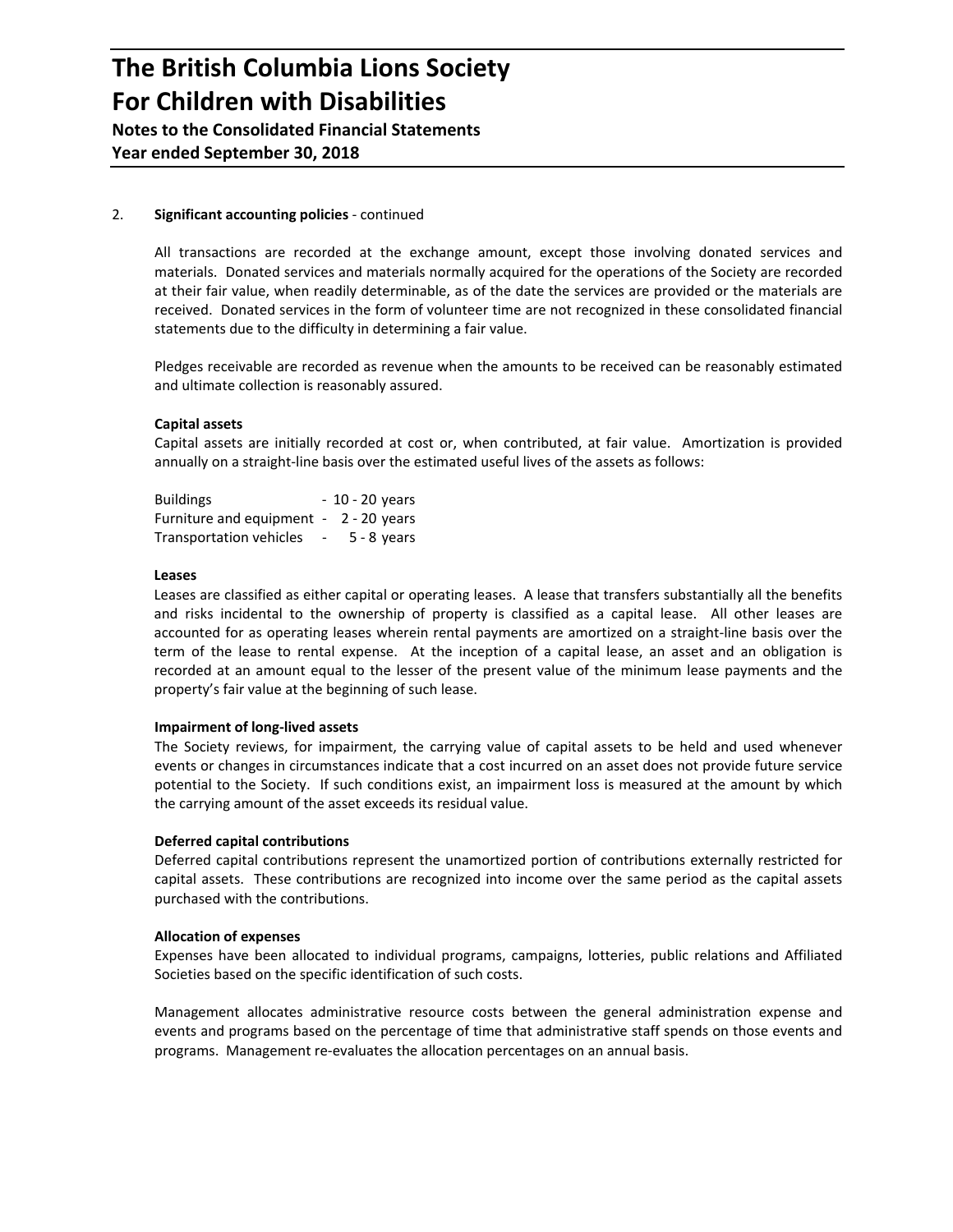### **Notes to the Consolidated Financial Statements Year ended September 30, 2018**

### 2. **Significant accounting policies** - continued

#### **Measurement uncertainty**

The preparation of financial statements requires management to make estimates and assumptions that affect the reported amounts of assets and liabilities and disclosure of contingent assets and liabilities at the dates of the financial statements and the reported amounts of revenue and expenses during the reporting period. Significant areas requiring estimates include the determination of useful lives for amortization and, where applicable, impairment of capital assets, the estimated realizable value of accounts receivable and amounts recorded as contingent liabilities. Actual results could differ from these estimates.

#### **Financial instruments**

Financial instruments are recorded at fair value on initial recognition. Freestanding derivative instruments that are not in a qualifying hedging relationship and equity instruments that are quoted in an active market are subsequently measured at fair value. All other financial instruments are subsequently recorded at cost or amortized cost, unless management has elected to carry the instruments at fair value. The Society has not elected to carry any such financial instruments at fair value. Accounts receivable and accounts payable and accrued liabilities are carried at amortized cost.

Financial assets recorded at cost or amortized cost are assessed for impairment on an annual basis at the end of the fiscal year if there are indicators of impairment. If there is an indicator of impairment, the Society determines if there is a significant adverse change in the expected amount or timing of future cash flows from the financial asset. If there is a significant adverse change in the expected cash flows, the carrying value of the financial asset is reduced to the highest of the present value of the expected cash flows, the amount that could be realized from selling the financial asset or the amount the Society expects to realize by exercising its right to any collateral. If events and circumstances reverse in a future period, an impairment loss will be reversed to the extent of the improvement, not exceeding the initial carrying value.

| <b>Investments</b>                                   | 2018      | 2017      |
|------------------------------------------------------|-----------|-----------|
|                                                      |           |           |
| Money market funds, measured at fair value           | 60,644    | 51,698    |
| Fixed income investments, measured at amortized cost | 899,002   | 902,473   |
| Equity investments, measured at fair value           | 473,505   | 696,676   |
|                                                      | 1,433,151 | 1,650,847 |

Investment income earned during the year is comprised of the following:

|                        | 2018    | 2017<br>S |
|------------------------|---------|-----------|
| Interest and dividends | 41,858  | 58,536    |
| Realized gain          | 48,210  | 14,575    |
| Unrealized gain (loss) | 10,000  | (5, 542)  |
|                        | 100,068 | 67,569    |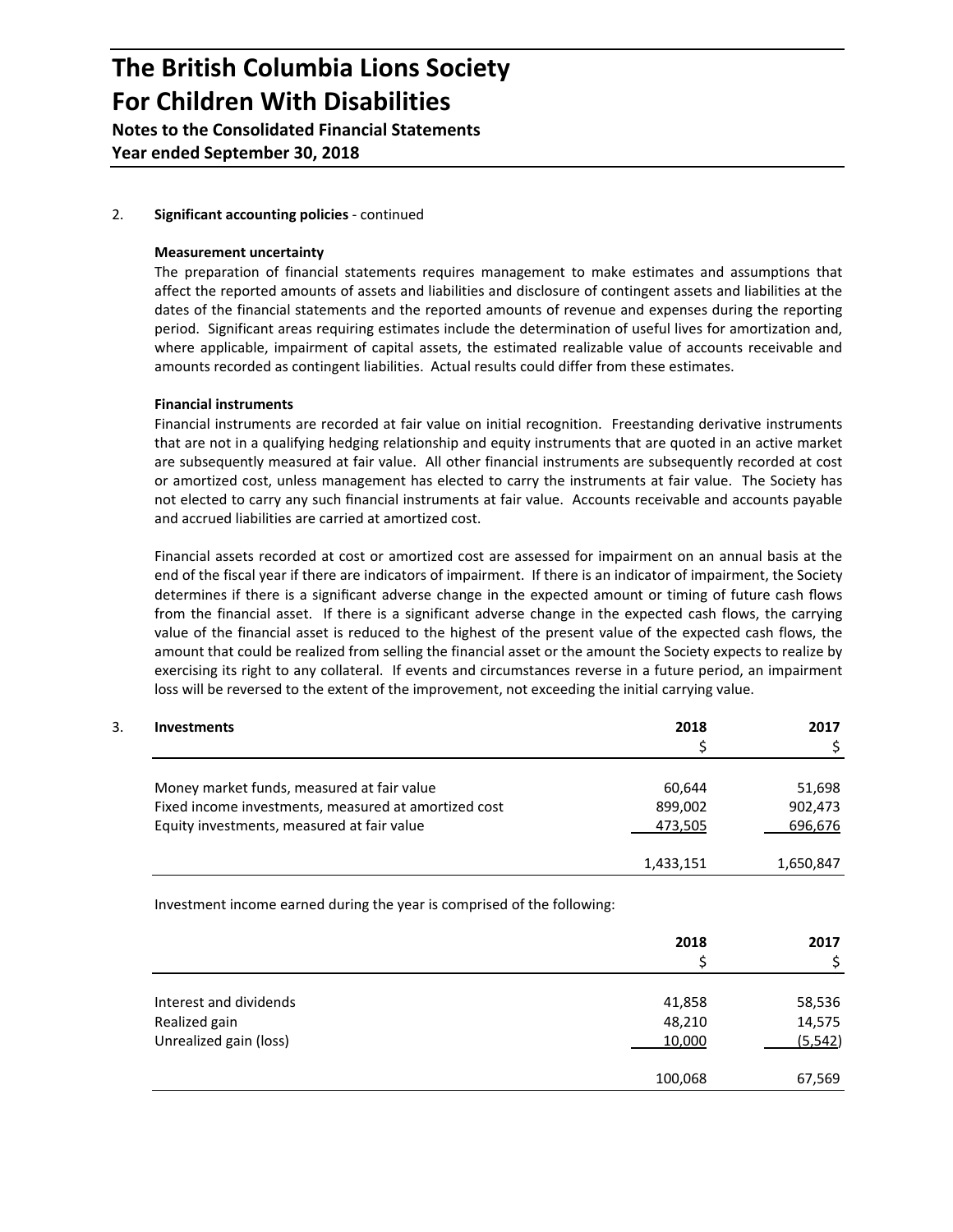**Notes to the Consolidated Financial Statements Year ended September 30, 2018** 

| Capital assets             |            |              | 2018          | 2017<br>\$ |
|----------------------------|------------|--------------|---------------|------------|
|                            |            | Accumulated  | Net book      | Net book   |
|                            | Cost       | depreciation | value         | value      |
| Land                       | 822,819    |              | 822,819       | 822,819    |
| <b>Buildings</b>           | 7,811,535  | 6,623,017    | 1,188,518     | 1,346,345  |
| Furniture and equipment    | 3,489,195  | 3,388,442    | 100,753       | 137,910    |
| Transportation vehicles    | 246,677    | 245,840      | 837           | 1,365      |
| Assets under capital lease | 30,819     | 20,546       | <u>10,273</u> | 15,876     |
|                            | 12,401,045 | 10,277,845   | 2,123,200     | 2,324,315  |

 During the year, the Society disposed of a motor vehicle with a net book value of \$ Nil (2017 - \$ Nil) resulting in a gain of \$ 4,000 (2017 - \$ 4,000).

#### 5. **Line of credit**

The available operating line at September 30, 2018 consists of a bank operating line of credit of \$750,000. As at September 30, 2018, \$ Nil (2017 - \$ 654,000) was drawn from the operating line of credit. The operating line bears interest at the bank's prime lending rate plus 0.5%. The same security is pledged for both the operating line and non-revolving loan (Note 7).

#### 6. **Accounts payable and accrued liabilities**

Included in accounts payable and accrued liabilities as at September 30, 2018 are government remittances payable of \$ 5,320 (2017 - \$ 17,963) relating to payroll taxes, health taxes and workers' safety insurance premiums.

| Long-term debt                                                                                                                                                                      | 2018      | 2017      |
|-------------------------------------------------------------------------------------------------------------------------------------------------------------------------------------|-----------|-----------|
| Non-revolving loan, due November 15, 2020,<br>payable to Bank of Nova Scotia in 25 equal<br>monthly instalments of principal of \$12,500<br>plus interest at a fixed rate of 3.93%. | 2,275,000 | 2,425,000 |
| Current portion of long-term debt                                                                                                                                                   | 150,000   | 150,000   |
|                                                                                                                                                                                     | 2,125,000 | 2,275,000 |

 The Society and the Easter Seal House Society are jointly and severally liable for the Bank of Nova Scotia loans. The loan is secured by a first fixed charge over the Vancouver Easter Seal House land and building and rents therefrom, a first fixed charge over the Camp Squamish land and buildings and rents therefrom, a general charge over any other real properties, a general security agreement and an unlimited guarantee and assignment of insurance.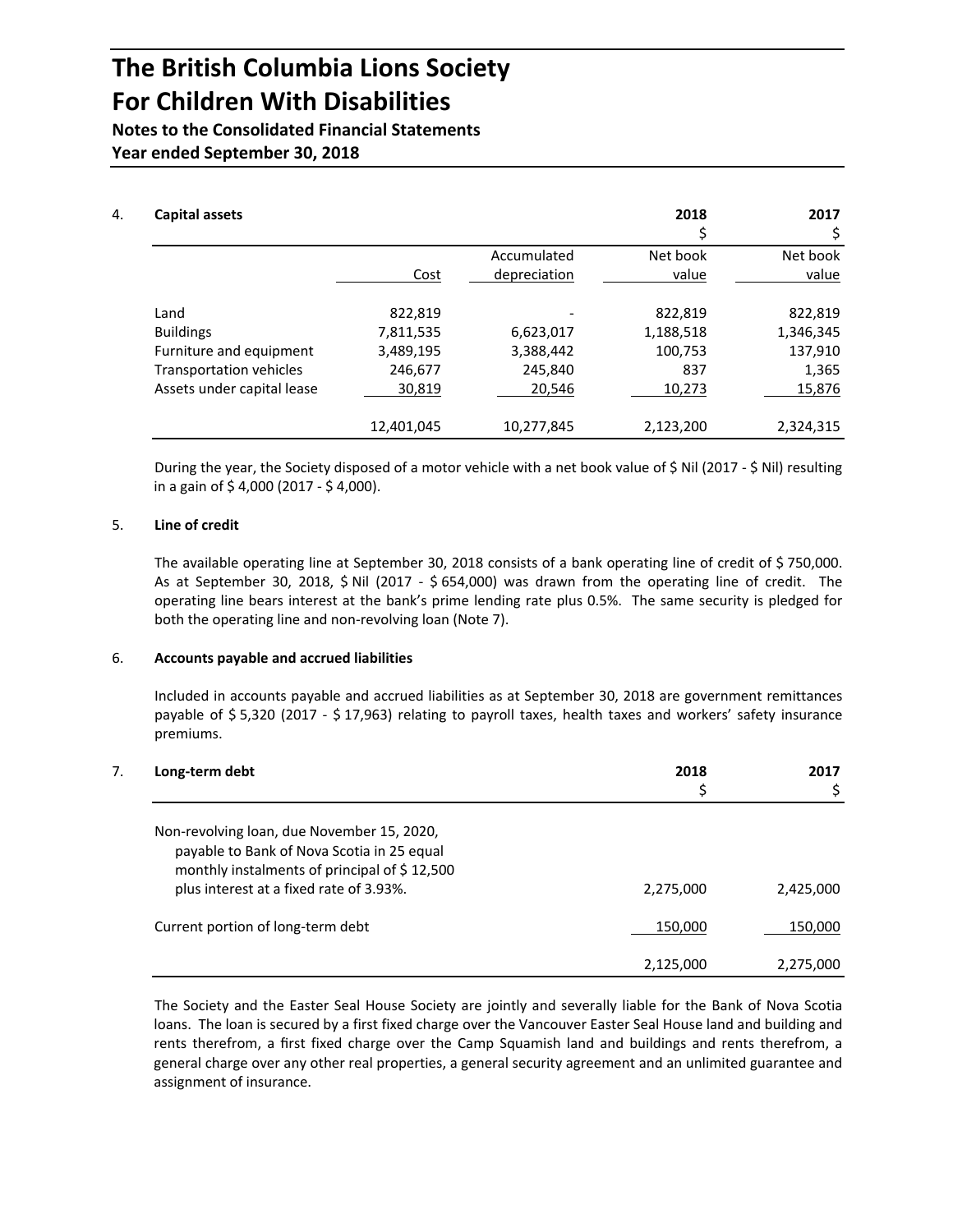### **Notes to the Consolidated Financial Statements Year ended September 30, 2018**

#### 7. **Long-term debt** - continued

 In addition to the requirement for monthly instalments of principal and interest, a minimum of one half of the net proceeds of the sale of any unencumbered real estate secured under the loan above are to be applied against the non-revolving loan as a permanent reduction of principal relating to the Bank of Nova Scotia loan.

The aggregate repayment of long-term debt subsequent to September 30, 2018 is as follows:

| 2019<br>2020 | 150,000<br>150,000<br><u>1,975,000</u> |      | ب |
|--------------|----------------------------------------|------|---|
|              |                                        |      |   |
|              |                                        |      |   |
|              |                                        | 2021 |   |

#### 8. **Obligations under capital lease**

The Society has financed certain equipment by entering into capital leasing arrangements. Capital lease repayments are due as follows:

| Year ending September 30:                                          |        |  |
|--------------------------------------------------------------------|--------|--|
| 2019                                                               | 6,242  |  |
| 2020                                                               | 5,201  |  |
| Total minimum lease payments                                       | 11,443 |  |
| Less amount representing interest (at rates ranging from 3% to 9%) | 878    |  |
| Present value of net minimum capital lease payments                | 10,565 |  |
| Current portion of obligations under capital lease                 | 5,762  |  |
|                                                                    | 4,803  |  |

 Interest of \$ 479 (2017 - \$ 807) relating to capital lease obligations has been included in interest expense. The total amount of equipment under capital lease is \$ 30,819 with related accumulated amortization of \$ 20,546.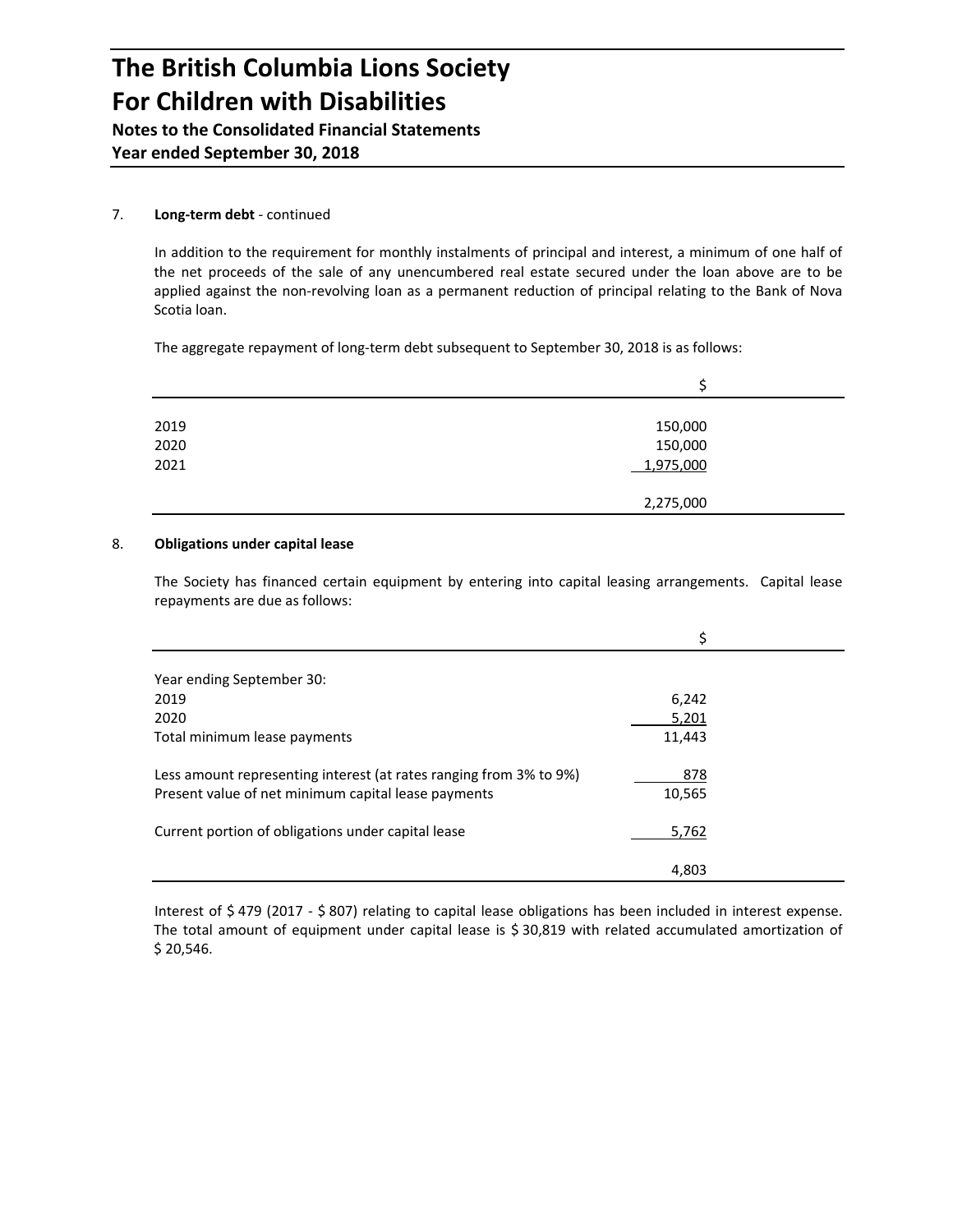### **Notes to the Consolidated Financial Statements**

**Year ended September 30, 2018** 

| Deferred revenue                              | 2018      | 2017     |
|-----------------------------------------------|-----------|----------|
|                                               |           |          |
| Balance, beginning of year                    | 36,109    | 67,620   |
| Amounts received during the year              | 263,450   | 51,577   |
| Amounts recognized to revenue during the year | (33, 102) | (83,088) |
| Balance, end of year                          | 266,457   | 36.109   |

Deferred revenue consists primarily of a government grant that is to be drawn in the next fiscal year.

| Deferred capital contributions                | 2018       | 2017       |
|-----------------------------------------------|------------|------------|
| Balance, beginning of year                    | 897,754    | 1,059,958  |
| Amounts received during the year              | 81,305     | 31,835     |
| Amounts recognized to revenue during the year | (196, 513) | (194, 039) |
| Balance, end of year                          | 782,546    | 897,754    |

The balance includes an aggregate unspent amount of  $$19,665$  (2017 -  $$36,284$ ) contributed for the purposes of future capital asset purchases.

#### 11. **Restrictions on net assets for endowments**

All of the net assets restricted for endowment purposes are subject to externally imposed restrictions stipulating that the principal be maintained in perpetuity. All investment income earned on the assets restricted for endowment purposes is unrestricted, with the exception of the Noble Bruce William Walt Endowment which requires the annual reinvestment of 8% of income earned. Endowment investments consist of investments in the amount of \$ 417,636 (2017 - \$ 415,136) and restricted cash of \$ 7,005 (2017 -  $$ 5,255$ ).

#### 12. **Donations in kind**

During the year, the Society received various donated services and materials valued at \$ 246,890 (2017 - \$ 345,323) that have been included in revenue of donations from the general public and special events and in the expenses of campaigns and public relations and special events in the consolidated financial statements. These donated services and materials have been recorded at their estimated fair value based on management's ability to discern the value they represent in the market.

#### 13. **Revenue from bequests**

During the year, the Society received bequests in the amount of \$ 421,796 (2017 - \$ 106,098). This amount is included in donations from general public.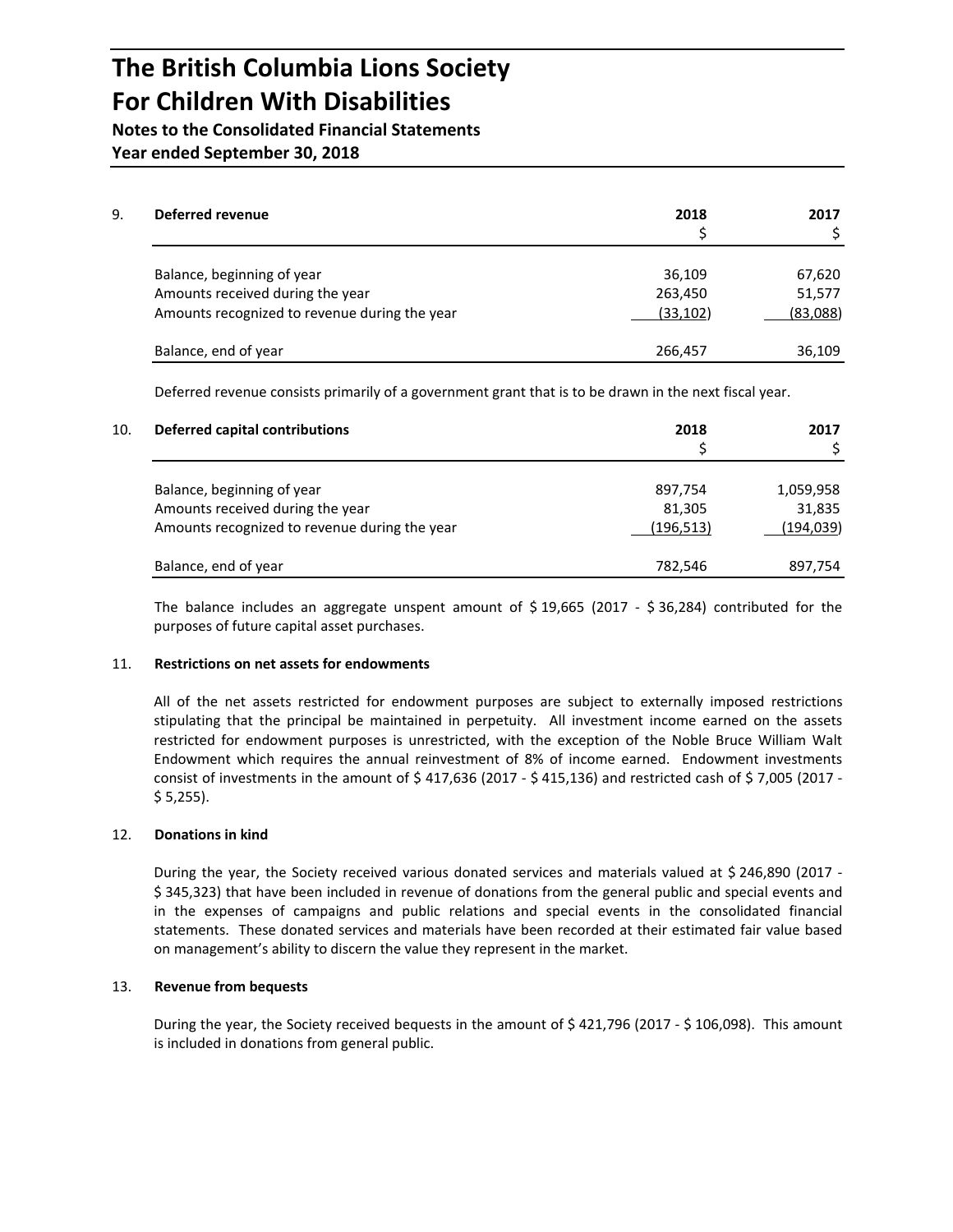### **Notes to the Consolidated Financial Statements**

**Year ended September 30, 2018** 

#### 14. **General support expenses**

Human resources and corporate operating expenses of \$ 860,957 (2017 - \$ 1,269,266) have been allocated per Note 2 as follows:

|                          | <b>Allocated</b><br>percentage<br>% | 2018    | 2017<br>\$ |
|--------------------------|-------------------------------------|---------|------------|
| Administration           | 52                                  | 451,271 | 667,539    |
| <b>Easter Seal House</b> | 28                                  | 236,887 | 297,324    |
| Camps                    | 20                                  | 172,799 | 304,403    |
|                          | 100                                 | 860,957 | 1,269,266  |

#### 15. **Remuneration of directors, employees and contractors**

 During the year, the Society paid total remuneration of \$ 414,307 to four employees, each of whom received total annual remuneration of \$ 75,000 or greater.

The Society did not pay any remuneration to any of its directors during the year.

#### 16. **Pledge commitment**

The Society previously committed to payments towards an amount up to \$ 1,000,000 for a childhood health research project. As at September 30, 2018, the Society has paid, or otherwise been credited through joint fundraising events with, a total of \$ 360,667 (2017 - \$ 360,667) towards the pledged amount.

#### 17. **Financial risks**

#### **Liquidity risk**

Liquidity risk is the risk that the Society will be unable to fulfill its obligations on a timely basis or at a reasonable cost. The Society manages its liquidity risk by monitoring its operating requirements. The Society prepares budget and cash forecasts to ensure that it has sufficient funds to fulfill its obligations.

#### **Market risk**

Market risk is the risk that the fair value or future cash flows of a financial instrument will fluctuate because of changes in market prices. The Society has investments in money market funds and equity investments which are subject to risks arising from changes in market conditions.

#### **Currency risk**

Currency risk arises on financial instruments that are denominated in a foreign currency. The Society has investments in international bonds and equity funds which are indirectly subject to risks arising from changes in foreign currency rates related to the underlying securities.